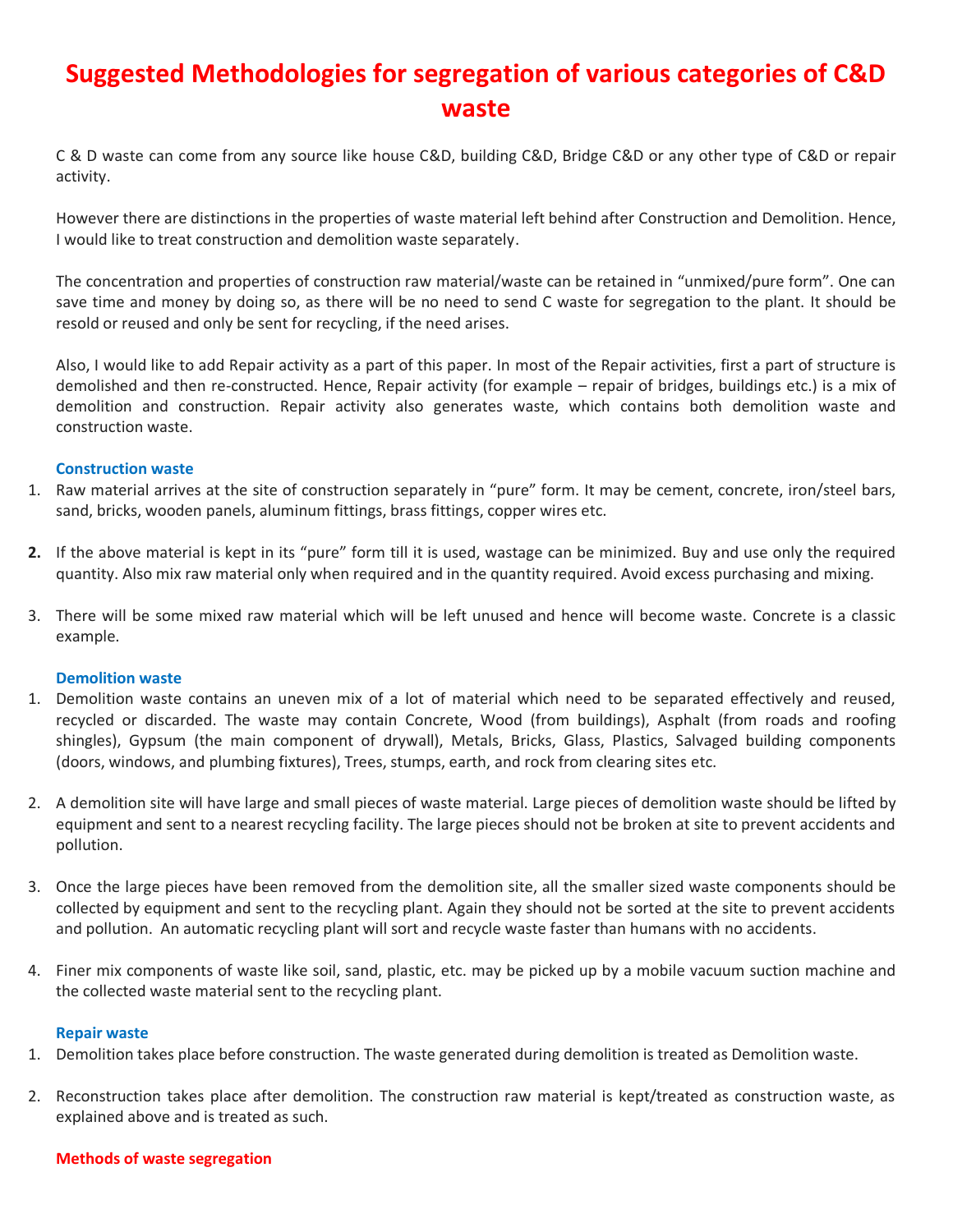There are two different conceptual approaches to sorting waste: positive sorting and negative sorting.

Positive sorting focuses on identifying and removing a desired fraction from the input waste stream (e.g. eddy current which targets specifically non-ferrous materials).

Negative sorting focuses instead on identifying and removing a non-desired fraction (e.g. eliminating plastic without the specific polymer properties required).

Generally speaking, positive sorting results in a high-quality material product, but at the cost of efficiency, whilst negative sorting tends to be more efficient, although at the cost of quality of the obtained materials.

In practice, waste sorting plants may use both approaches  $- e.g.$  the manual removal of contamination from the waste at the start of the sorting line (negative sorting) followed by automated removal of material fractions (positive sorting), then another round of manual sorting at the end of the line to remove any residual contaminants (negative sorting) to ensure quality.

# **Comparison of Manual and automatic sorting methods**

There are two approaches to sorting waste into individual material streams: manual sorting and automated/mechanical sorting. Configuration of the sorting line is highly dependent upon the incoming waste stream, the purpose of the plant and the market it operates in.

In advanced countries, the market structure supports and demands sophisticated technology-based sorting solutions. In emerging economies like India, lower tech solutions may suffice and are more realistic given low labor costs and maintenance program.

The deciding factors in the choice of technology to be used are:

**Performance**: meet the output specification as desired from the business case;

**Reliability**: perform a required function under stated conditions for a specified period of time;

**Costs**: reflect the income and payback time of sorting facility;

**Maintenance requirements**: care or upkeep of machinery and property;

**Environment, health and safety aspects**: impacts on immediate surrounding and employees;

**Risks**: factors that could influenced technical and financial operation;

**Familiarity with technology**: knowledge about and opinion on available technology.

Mostly, sorting plants use a combination of manual and automated sorting techniques, as some steps in the sorting process are best handled manually, while other steps benefit from more targeted, safer and less costly automation. This occurs particularly with centralized sorting facilities, where large volumes of mixed waste/ mixed dry recyclables or separately collected recyclables arrive from kerb-side collection system, together with recyclables from commercial and industrial sources.

Labor-intensive manual sorting operations are used for quality control at the end of the sorting process to ensure that the sorted fractions meet the demanded technical specifications. Manual sorting operations are also used for presorting incoming materials. This removes unwanted or contaminated materials, enabling the downstream highlyautomated systems to operate at optimal efficiency.

The successful use of automated sorting lies in determining how each material stream responds when introduced to certain technologies or techniques. The key is locating the right technology at the right stage in the sorting process to cause a single material stream to behave differently from others. Some automated sorting technologies rely instead on identifying and subsequently physically removing a particular material type.

# **Method of Construction waste segregation**

This method is based on a very simple concept- do not mix raw material till they are required to be mixed and mix only in the required quantity.

1. Normally the raw material for construction is brought to the site separately, in "pure, concentrated form". All the material should be kept separate from each other to prevent unintentional/accidental mixing. They should not be mixed unless and until they are required. Also the quantity of mixing should be carefully decided to ensure complete utilization of mixed raw material. Any leftover material can be classified as "construction waste in separate form". This may include sand, gravel, steel bars, wooden doors/windows etc., bricks etc. All the leftover raw material in "separate form" should be sent to the market for reselling or to any other construction site. "Pure", unmixed raw material should never be sent for recycling/discarding. This is a waste of money and time. Also the monetary value of unmixed raw material is more.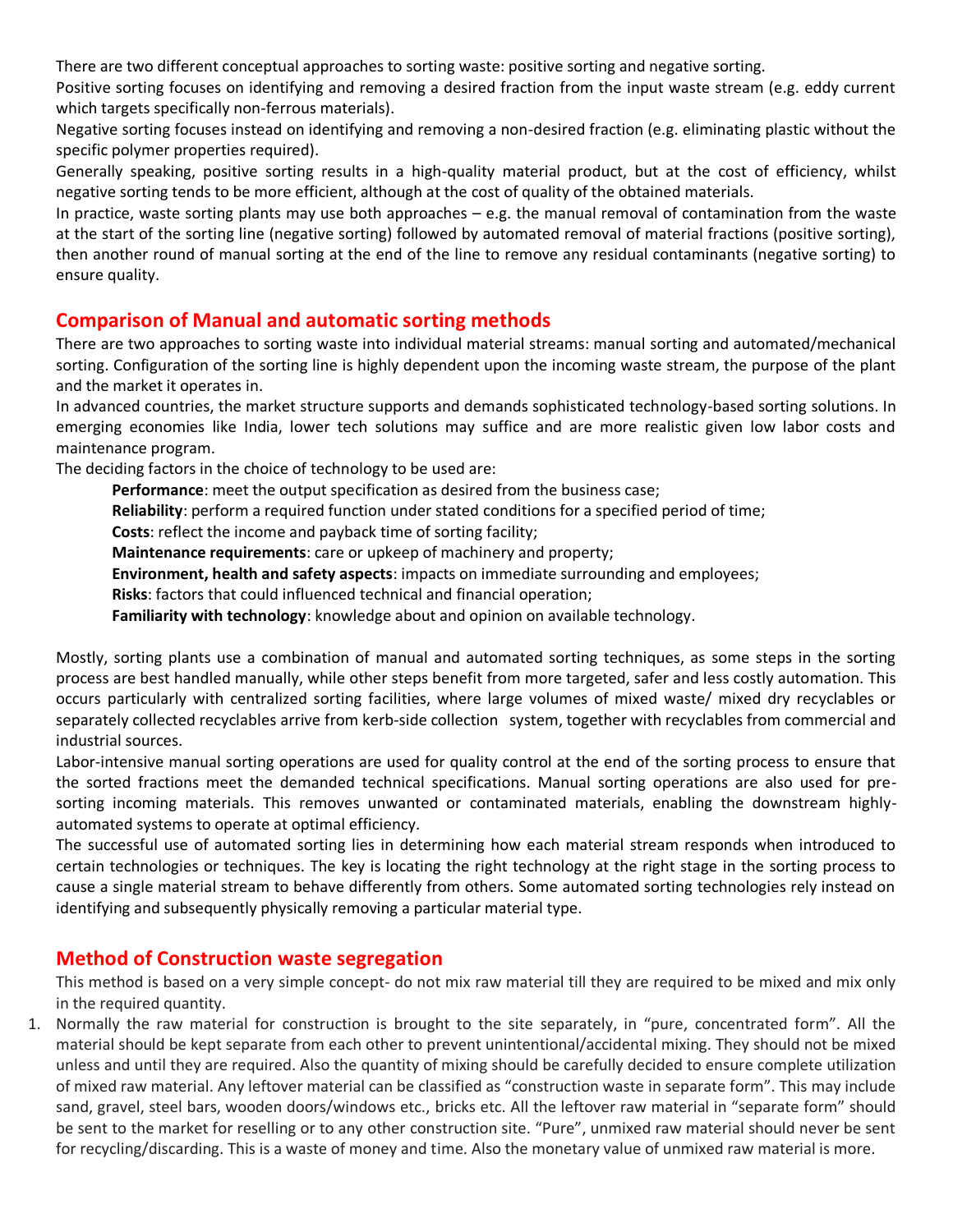- 2. Construction activity may require displacement of soil from the construction site. The displaced "pure" soil may be consumed later at the same construction site or sent to another, nearest location where it can be re-deposited/reused effectively. Extracted soil may be re-deposited in lower areas or land fill or for planting trees or any other suitable activity.
- 3. Excess readymade concrete should be diverted to another site for utilization, if possible. However if it cannot be used, then it should be sent to recycling plant.
- 4. Since the material is already segregated and "pure", reusing and reselling are best options.
- 5. Any leftover material which cannot be used elsewhere or resold should be sent to recycling plant in "pure and separate form". The recycling plant should mix individual type with its own kind and process it further. The above steps will ensure that construction waste remains in segregated form for speedy reuse, reselling or disposal. No time, money or plant needed for segregating the construction waste. This is the most cost effective way.

### **C & D waste recycling plant equipment and waste segregation methods**

Here the waste is brought, stored and processed. A typical plant will have several pieces of machinery integrating different technologies for faster and cost effective processing of waste material. The equipment/technology installed will depend on the kind and quantity of waste being handled by the facility. **Plant equipment** 

- 1. **Loader**: equipment to lift and place waste on the conveyor/machine entry.
- 2. **Crusher with magnetic separator**: crusher breaks the waste material into smaller manageable pieces and removes ferrous material with magnets.
- 3. **Wash tank**: entry level cleaning/washing may be required in some cases. A must, if automatic sorting/processing machinery is installed in the plant. Improves the quality of the final product output. Helps remove lighter pieces like films, wood, plastic, rubber etc. as they float on the surface. The heavier items sink to the bottom. This is one of the best ways to separate heavy and light waste material.
- 4. **Sand washing**: the sand and/or generated and collected during the process is cleaned before it is reused.
- 5. **Water recycling plant**: the plant may have a dirty water supply input which needs to be cleaned before using within the plant. The plant also needs to recycle its own dirty water, generated from different processes like sand washing, wash tank etc.
- 6. **Sludge management**: washing/cleaning of input raw material (also some of the incoming material may contain water) and sand washing will generate sludge and hence the plant needs a sludge management system.
- 7. **Dryer**: used to dry the wet and moist waste material.
- 8. **Shredders and grinders**: used to convert large waste components to smaller sized components. For proper recycling of C&D waste, especially concrete, finer granular output from the equipment is desired. **Waste segregation equipment and methods**
- a. **Trommel screen**: an angled rotating cylinder with holes which allow waste of a particular size to fall through. [https://en.wikipedia.org/wiki/Trommel\\_screen](https://en.wikipedia.org/wiki/Trommel_screen)
- b. **Disk screen**: a bed of vertical-spaced discs that transports large waste items but allows smaller items to drop through the gaps.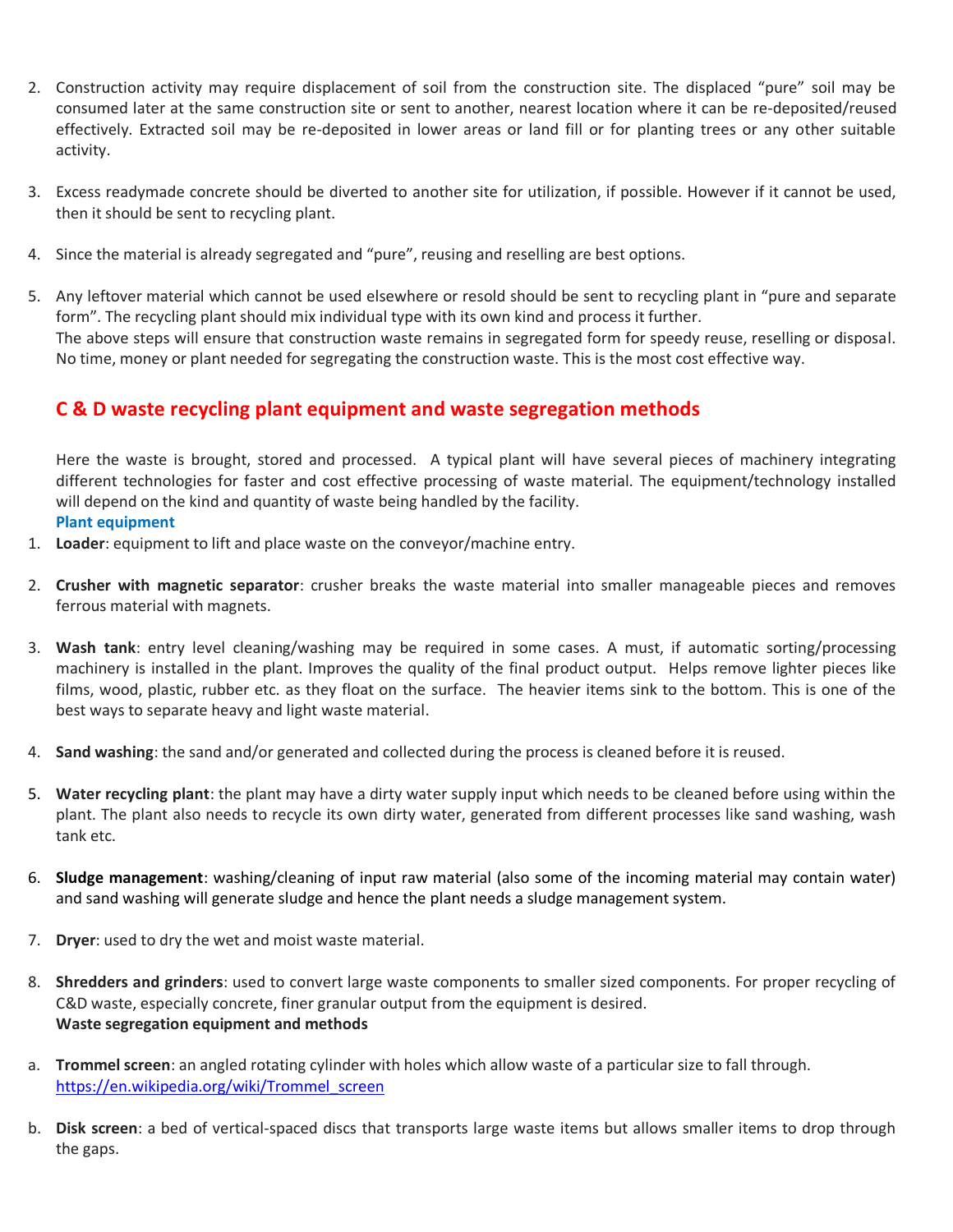- c. **Oscillating/vibrating screen**: a vibrating/oscillating declined be that allows smaller waste to pass through while transporting larger waste to the end.
- d. **Grizzly screen**: A grizzly screen is a grid or set of parallel metal bars set in an inclined stationary frame. Typically used to limit the size of material passing into a conveyance or size reduction stage.

### **9. Air separation**

- a. **Zigzag air classifier**: waste is dropped through an upward air current in a zigzag shaped flue. Light waste is blown to the top and heavier waste falls to the bottom
- b. **Rotary air classifier**: a Trammel screen separator with an air current that captures the light weight waste particles
- c. **Cross-current air classifier**: waste is fed on a conveyor and is dropped through an air stream. The light waste particles are blown horizontally to a collection point while heavier particles drop to the bottom
- d. **Suction hood**: a hood above a conveyor belt to suck light weight waste particles directly above the conveyor belt
- 10. **Ballistic separation**: steeply inclined bed with a perforated plate screen deck, with alternating vibrating elements. Light fractions are lifted by cams to the top of the bed, heavier fractions fall to the bottom.
- 11. **Film grabber**: waste is accelerated onto a rotating drum with spikes. The spikes hook plastic films and let other waste drop
- 12. **Magnetic separation**: magnets either lift ferrous metal from the waste, or hold ferrous metal to the conveyor while letting other waste to drop
- 13. **Eddy current separation**: eddy currents are used to push non ferrous metals with magnets into separate collection points, with non metallic waste falling into another
- 14. **Electrostatic separator**: The Electrostatic Separator separates conducting from non-conducting materials in a size range of +45 microns to 4mm. The technology enables the recovery of metals commonly difficult to separate on an Eddy Current Separator and, subsequently, lost to waste.
- 15. **Manual sorting**: employees are positioned besides the conveyor and manually remove material in positive or negative sorting

### 16. **Waste identification and removal with sensor technology**

- a. NIR (Near InfraRed): used to differentiate between plastics (PET, HDPE, PVC, PP and PS)
- b. VIS (visual spectrometry): used to identify material based on color
- c. XRF (X-Ray flouresence): used to differentiate between metals/alloys e.g. from copper and steel
- d. XRT (X-Ray transmission): identifies and separates materials based on atomic density e.g. halogens and organic components
- e. EMS (Electromagnetic sensor): identifies metals and separates them based on their conductivity
- 17. **Robotic technology**: a conveyor belt feeds the waste past a package of sensors including visible spectrum cameras, NIR spectroscopic cameras, 3D laser scanners and metal sensors, while robotic arms operate above the conveyor belt, removing materials as the waste moves past underneath. One of the key advantages of robotic technology is that it need not focus on a single waste fraction, but can be used to collect multiple fractions at the same time – depositing them into separate collection bins. Trials are currently focusing on the different material fractions in C&D waste, but there is no reason to assume that the technology will not be suitable for wider application in one form or another.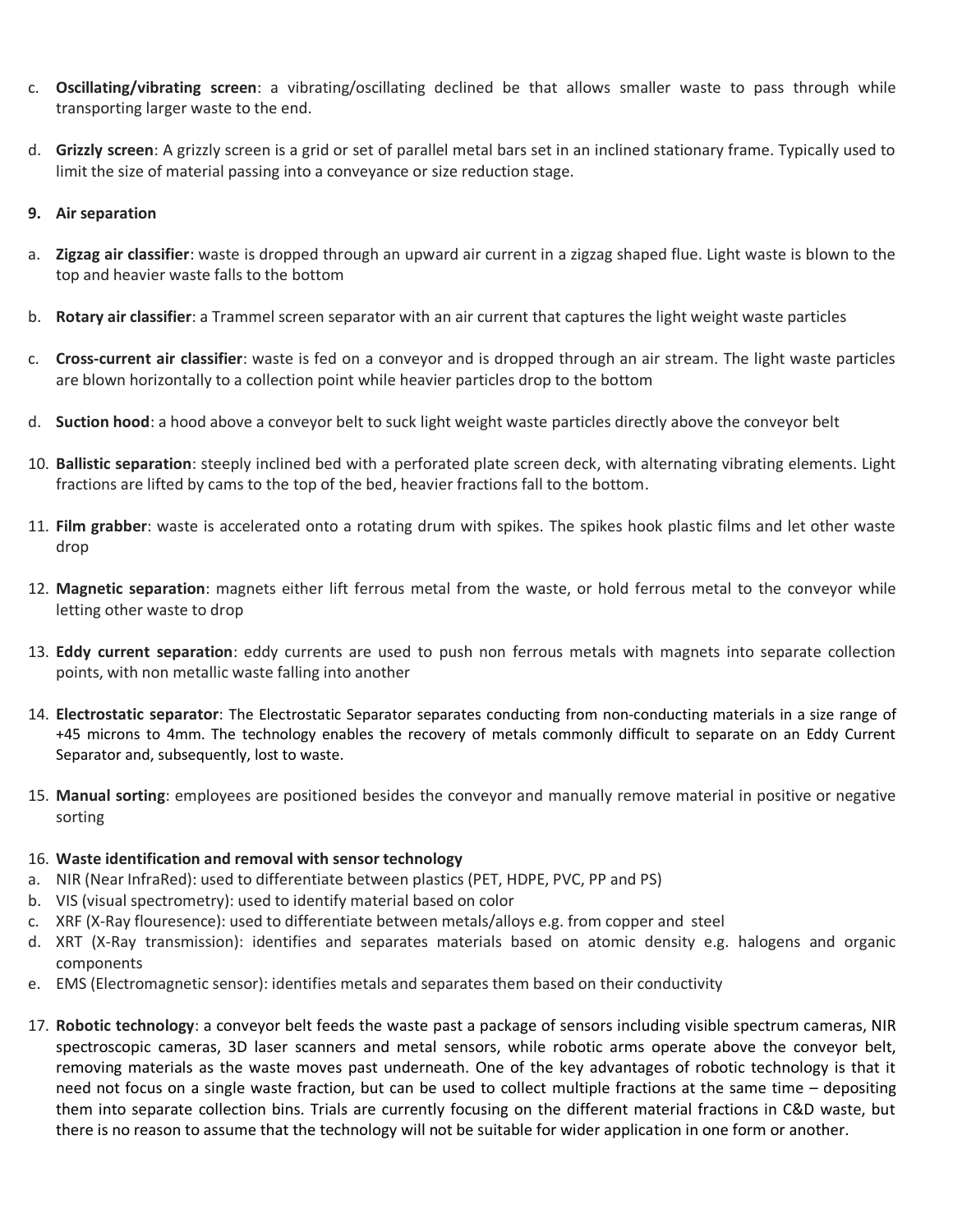- 18. **Recognition technology**: Sorting techniques that do not rely on the physical properties of a material for separation require some form of material identification. Details above gives a brief overview of the sensor technologies currently used in the waste sorting industry. While the accuracy and sensitivity of these technologies continues to be honed, new technologies for identifying different materials in waste streams are being developed. For example, the use of RFID tags in packaging has been proposed to allow identification and classification of individual packaging items. The concept involves embedding RFID tags in individual packaging items, which could then be read either at collection or at the sorting plant to enable precise sorting of different plastic types. The main hurdle to wider use of this technology is price, but there are also concerns about the potential contaminating effect of the tag itself.
- 19. **Automatic C&D waste processing plant**: these are the most sophisticated and expensive plants which reduce the need for human hands. The entire process is highly automated and synchronized.

### 20. **Stationary and portable/mobile C&D plants**

- a. **Stationary plant**: these plants contain large machinery fixed to the ground and cannot be moved. The machinery may be fixed to steel/concrete platforms on a permanent basis. Stationary C&D waste processing unit is an assembly/collection of different equipment which may involve a combination of some or all the technologies explained above. The raw material is transferred from one equipment/process to another and in the plant itself by conveyer belts. The plant and its equipment require several other technologies/equipment for dust control, noise control, water cleaning, air cleaning etc. The systems maybe either manual or semi-automated or completely automated units.
- The capacity of the processing units also varies according to the need from 50 TPD 2000TPD or may be more than that.
- b. **Portable/mobile plant**: these plants can work from any level surface and the machinery does not need to be fixed to the ground. They are moveable and can be repositioned anywhere at will. Different equipment or a combination of equipment, are mounted on one or more than one mobile platform like truck etc. However all the equipment which can be installed in a stationary plant cannot be mounted on mobile platform. Mobile platform offers the advantage of moving to C&D sites in real time and performing waste processing tasks.

Their processing capacity is far less than that of stationary plant. Their processing facility also has less number of individual equipment module installed on platform/s.

Please see:

https://www.bibieke.be/mobile-recycling-plant-waste

[http://www.krausemanufacturing.com/material-recovery-facility/construction-and-demolition-recycling/portable-c](http://www.krausemanufacturing.com/material-recovery-facility/construction-and-demolition-recycling/portable-c-and-d-recycling-systems/)[and-d-recycling-systems/](http://www.krausemanufacturing.com/material-recovery-facility/construction-and-demolition-recycling/portable-c-and-d-recycling-systems/)

<https://cuirrose.it/mining1/9764-mobile-mobile-building-waste-crushing-recycling-unit.html> https://www.cameleonitsolutions.be/679cfa73b50f

# **Recommended methods of waste segregation for Indian conditions**

India has a few unique conditions:

Being a tropical country India has a hot, sunny weather in most of the country.

- a. Availability of cheap labor
- b. Limited availability of financial resources and a strong desire to save them
- c. Limited availability of water and the need to recycle it. Also in some cases even the input water may be dirty.

Here I explore different scenarios which exist in India. Each scenario will require a different combination of methods to sort/segregate waste.

# **Scenario 1**

All the demolition waste generated is collected and sent to the plant by the generator, without segregating/sorting. Construction waste is already segregated.

# **OR**

### **Scenario 2**

All the demolition waste generated is collected and sent to the plant by the generator, without segregating/sorting. Construction waste is also sent to the plant in segregated or un-segregated condition.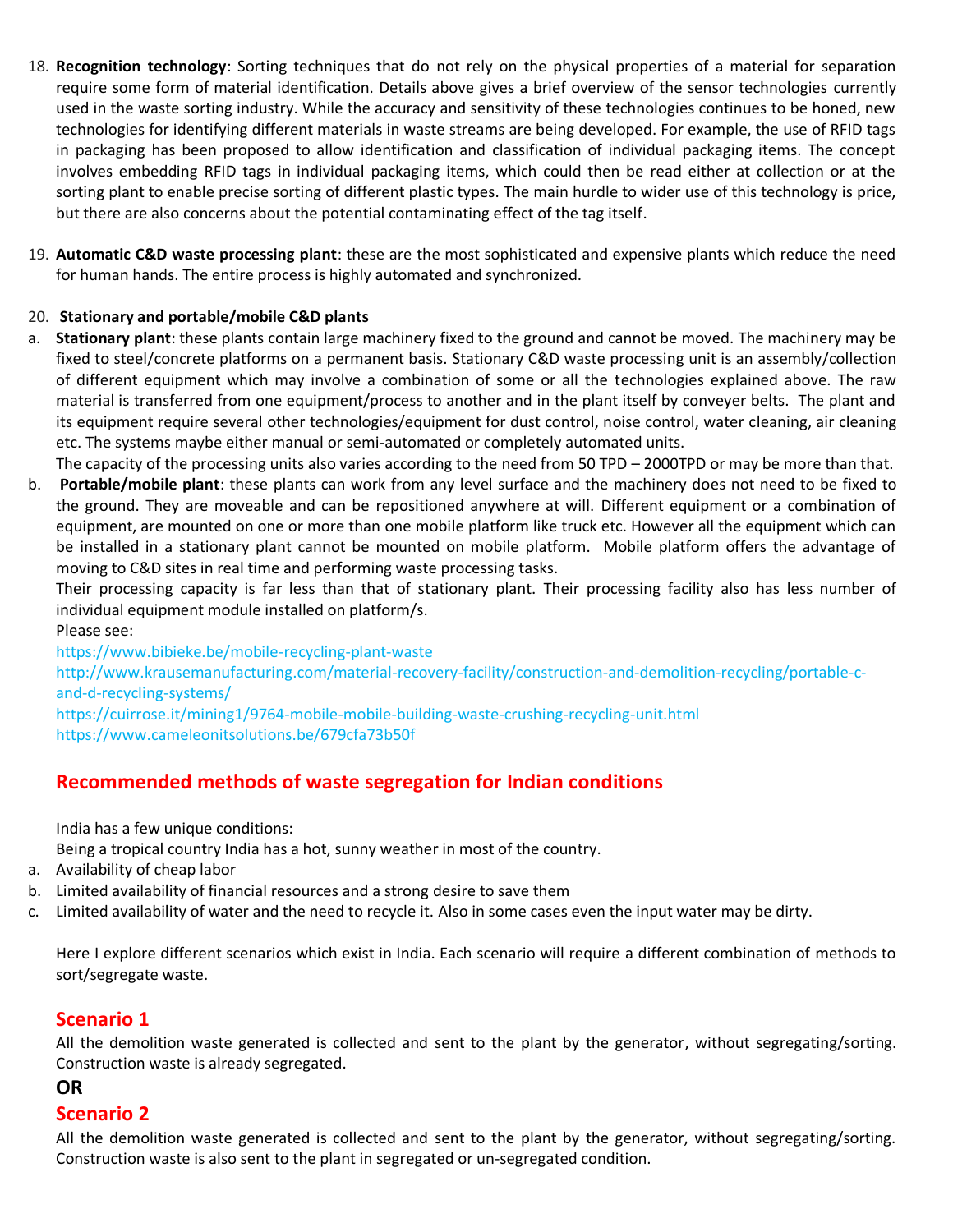Please refer to figure 1. Following steps are recommended for segregation.

- **1. Inspection**: upon receiving the waste, manual inspection identifies and removes hazardous material like asbestos, lead etc. They should not be allowed to go further into the process as they will contaminate the entire load. Remove whole bricks for reuse.
- **2. Manual Sorting, breaking and crushing with the help of heavy equipment like grapple, impactor and crusher**:
- a. All contaminants, non-recyclable material should be removed at this stage.
- b. Smaller pieces sized less than 200mm are sent directly to the next step.
- c. All large pieces (sized more than 200mm) of recyclable waste are to be separated (use heavy equipment for very large pieces) and crushed. The material is sent back into the processing line after crushing. Size of the material should be 200- 400mm.
- **3. Magnetic separator**: ferrous material is removed, collected and stored separately.
- **4. Manual sorting**: since labor cost is low in India, manual sorting will yield good results. Manual picking will remove all metals, wood pieces, plastic, cardboard, rubber etc. All the separated material should be kept in separate heaps. They should not be allowed to remix. Metals may be collected in one single heap, to be sorted later. Since metals are of highest value, they should be removed carefully.

All metals collected are sent to an Eddy current separator so that different metals can be segregated and collected.

- **5. Crusher**: crusher further reduces the size of material to 60mm.
- **6. Magnetic separator**: ferrous material is removed, collected and kept separately.
- **7. Wash tank**: the crushed waste is thrown into a water tank. Heavier waste particles sink to the bottom. Smaller and lighter pieces of wood, plastic, films, rubber float on the surface, are removed and kept separately.

The floating and submerged material are not to be mixed with each other, again. It will be a good idea to install two different dryers for floating and submerged waste. The next steps should/may be performed separately on two different conveyors/lines from here onwards. Also, India being a tropical country, with continuous Sun shine all year round, the separated (submerged and floating) waste may be dried in the Sun after removal. It takes time and space to do so, but it makes dryers redundant. Arrangements should be made for protection during rains.

Two separate processing lines are recommended from here onwards. One for floating material and another one for sunken/submerged material.

### **Processing line for floating pieces**

**8a. Dryer**: the floating pieces are removed from the tank and sent to a dryer for drying. Alternatively the material can be dried in the sun. However this is time consuming. Take precautions to protect the materials during rain.

**9a. Manual sorting**: another set of workers remove and separates pieces of wood, plastic, rubber etc. from the floating material. All the separated material should be kept separately. They should not be allowed to remix.

### **Processing line for heavier, sunken/submerged pieces**

**8b. Dryer**: the submerged pieces are removed from the tank and sent to a dryer for drying. Alternatively the material can be dried in the sun. However this is time consuming. Take precautions to protect the materials during rain.

**9b. Magnetic separator**: ferrous material is removed, collected and kept separately.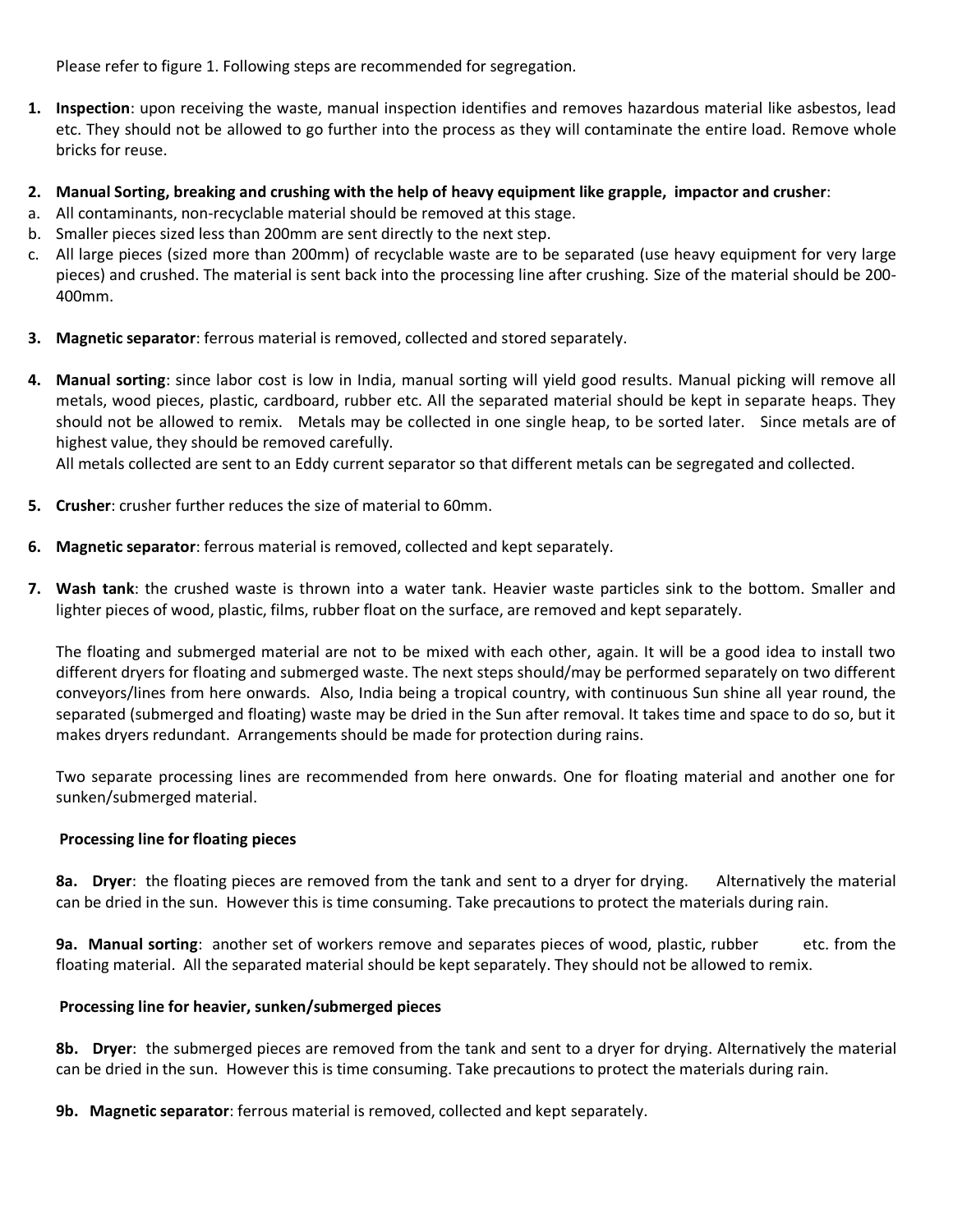**10b. Manual sorting**: another set of workers remove and separates pieces of metal, other non required debris etc. from the dry submerged material. All the separated material should be kept separately. Since metals are of highest value, they should be removed carefully.

All metals collected are sent to an Eddy current separator so that different metals can be segregated and collected.

**11b**. T**rommel screen**: material is sent through a Trommel screen. Material sized 20-60mm, 10-20mm, 5-10mm and 5- 75micro meter are separated in different heaps. Larger material is sent back to crusher in step 5.

# **Scenario 3**

Demolition waste is segregated by the generator at the site. All metal, glass, plastic, rubber, wood etc. are segregated by the generator at the site and the rest of the waste is sent to the plant for processing. This waste will normally contain concrete, sand, bricks etc. However the waste may contain ferrous material/rebar embedded in concrete. Construction waste is already segregated.

Please refer to figure 2. Following steps are recommended for segregation.

- 1. **Inspection**: upon receiving the waste, manual inspection identifies and removes hazardous material like asbestos, lead etc. They should not be allowed to go further into the process as they will contaminate the entire load. Remove whole bricks for reuse.
- **2. Manual Sorting, breaking and crushing with the help of heavy equipment like grapple, impactor and crusher**:
- a. All non-recyclable material should be removed at this stage. This material can be sent to land fill later.
- b. All large pieces of recyclable waste are to be separated and crushed. The material is sent back into the processing line after crushing. Piece size 60 mm.
- c. All large pieces (sized more than 60mm) of recyclable waste are to be separated (use heavy equipment for very large pieces) and crushed. The material is sent back into the processing line after crushing. Size of the material should be 60mm or smaller.
- 3. **Crusher**: all pieces of waste are crushed into smaller pieces, about 60 mm or any other size you may be comfortable with, with the help of a crusher. The pieces should be small enough to be to be processed in the next steps.
- 4. **Magnetic separator**: ferrous material is removed, collected and stored separately.
- **8. Wash tank**: the crushed waste is thrown into a water tank. Heavier waste sinks to the bottom. Smaller and lighter pieces of wood, plastic, films, rubber float on the surface, are removed and kept separately.

The floating and submerged materials are not to be mixed with each other, again. It will be a good idea to install two different dryers for floating and submerged waste.

The next steps should/may be performed separately on two different conveyors/lines from here onwards. Also, India being a tropical country, with continuous Sun shine all year round, the separated (submerged and floating) waste may be dried in the Sun after removal. It takes time and space to do so, but it makes dryers redundant. Arrangements should be made for protection during rains.

Two separate processing lines are recommended from here onwards. One for floating material and another one for sunken/submerged material.

### **Processing line for floating pieces**

**8a. Dryer**: the floating pieces are removed from the tank and sent to a dryer for drying. Alternatively the material can be dried in the sun. However this is time consuming. Take precautions to protect the materials during rain.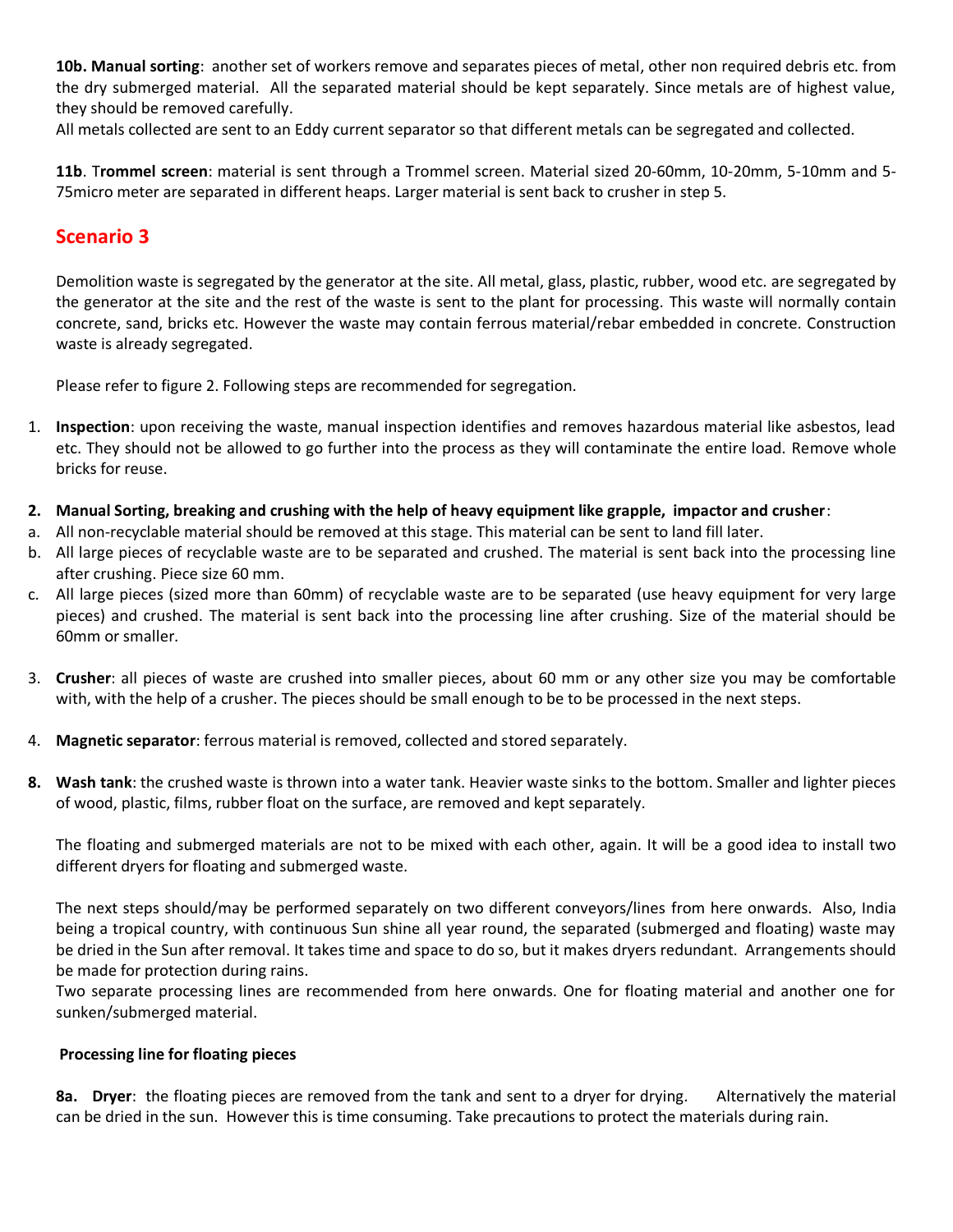**9a. Manual sorting**: another set of workers remove and separates pieces of wood, plastic, rubber etc. from the floating material. All the separated material should be kept separately. They should not be allowed to remix.

### **Processing line for heavier, sunken/submerged pieces**

**8b. Dryer**: the submerged pieces are removed from the tank and sent to a dryer for drying. Alternatively the material can be dried in the sun. However this is time consuming. Take precautions to protect the materials during rain.

**9b. Manual sorting**: another set of workers remove and separates pieces of metal, other non required debris etc. from the dry submerged material. All the separated material should be kept separately. Since metals are of highest value, they should be removed carefully.

All metals collected are sent to an Eddy current separator so that different metals can be segregated and collected.

**10b**. T**rommel screen**: material is sent through a Trommel screen. Material sized 20-60mm, 10-20mm, 5-10mm and 5- 75micro meter are separated in different heaps. Larger material is sent back to crusher in step 3.

All the above equipment can also be installed on movable platforms like trucks, and create mobile C&D waste processing plant.

### **VERY IMPORTANT NOTE:**

**A wash tank in operation requires clean water for proper working. Most of the sites have equipment/facilities to recycle wash tank dirty water. Dirty water from outside can be supplied to the water recycling plant for cleaning and then using it in the wash tank. Also the dirty water from the wash tank is cleaned and reused in the wash tank. This method further saves clean water.**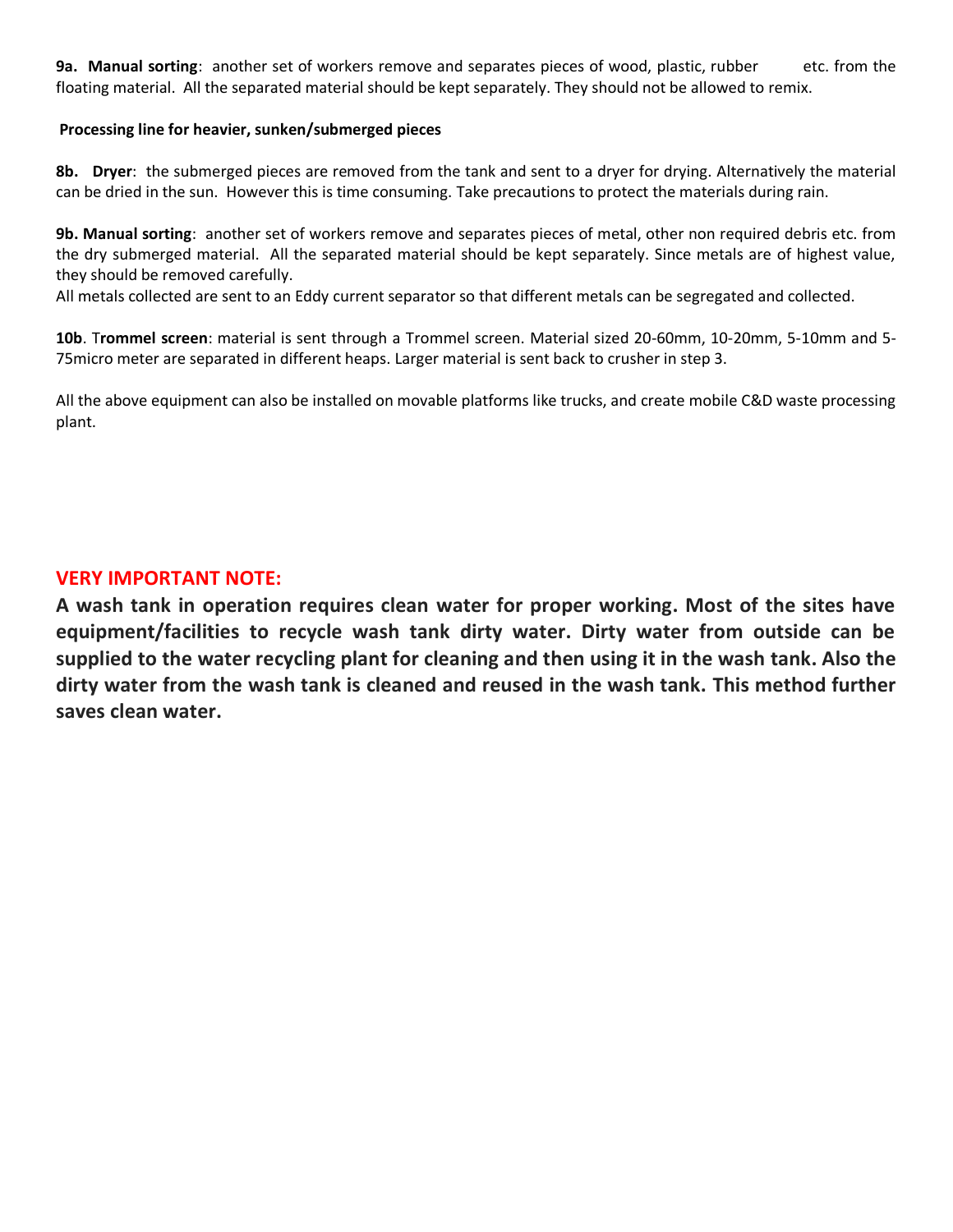

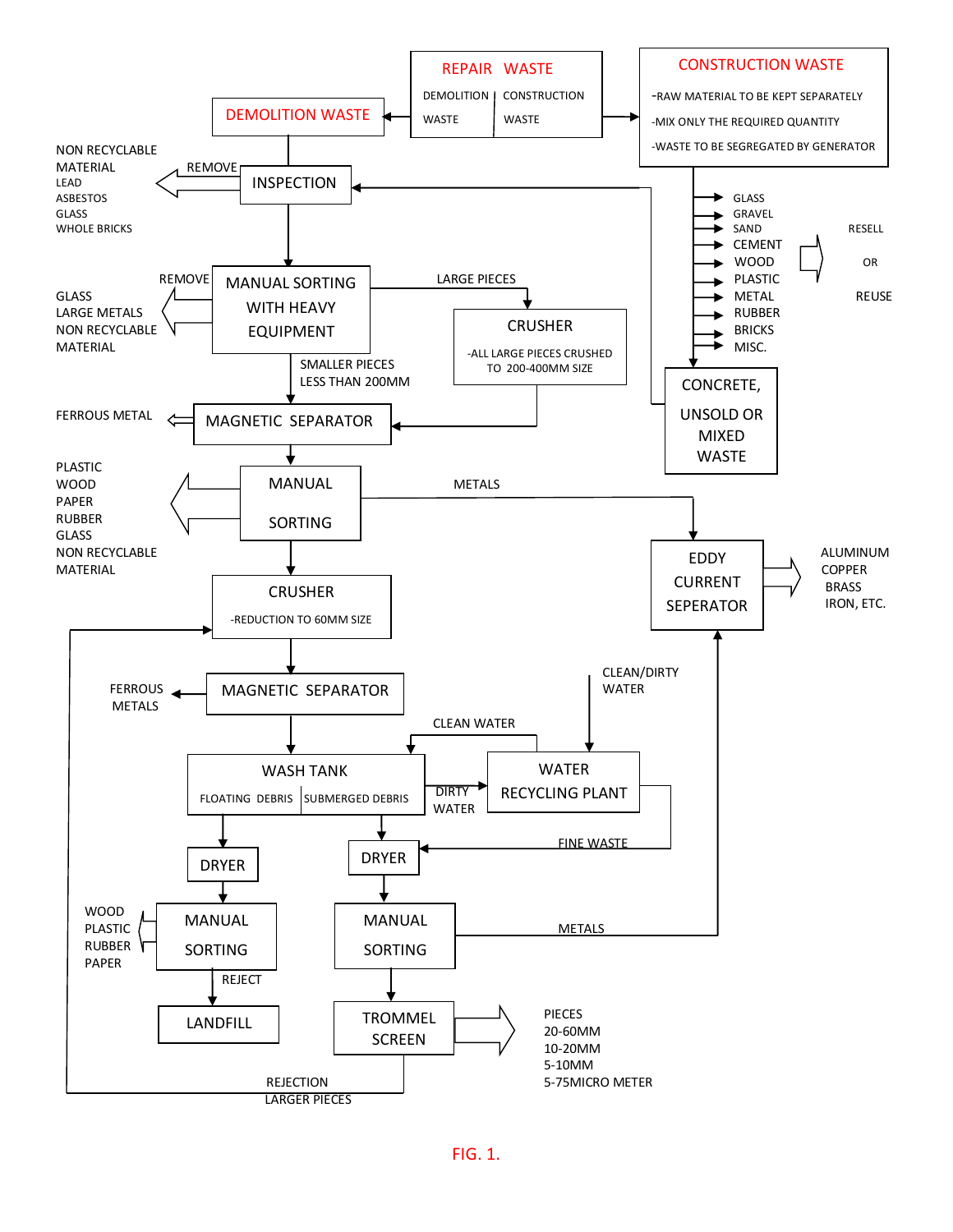

FIG. 2.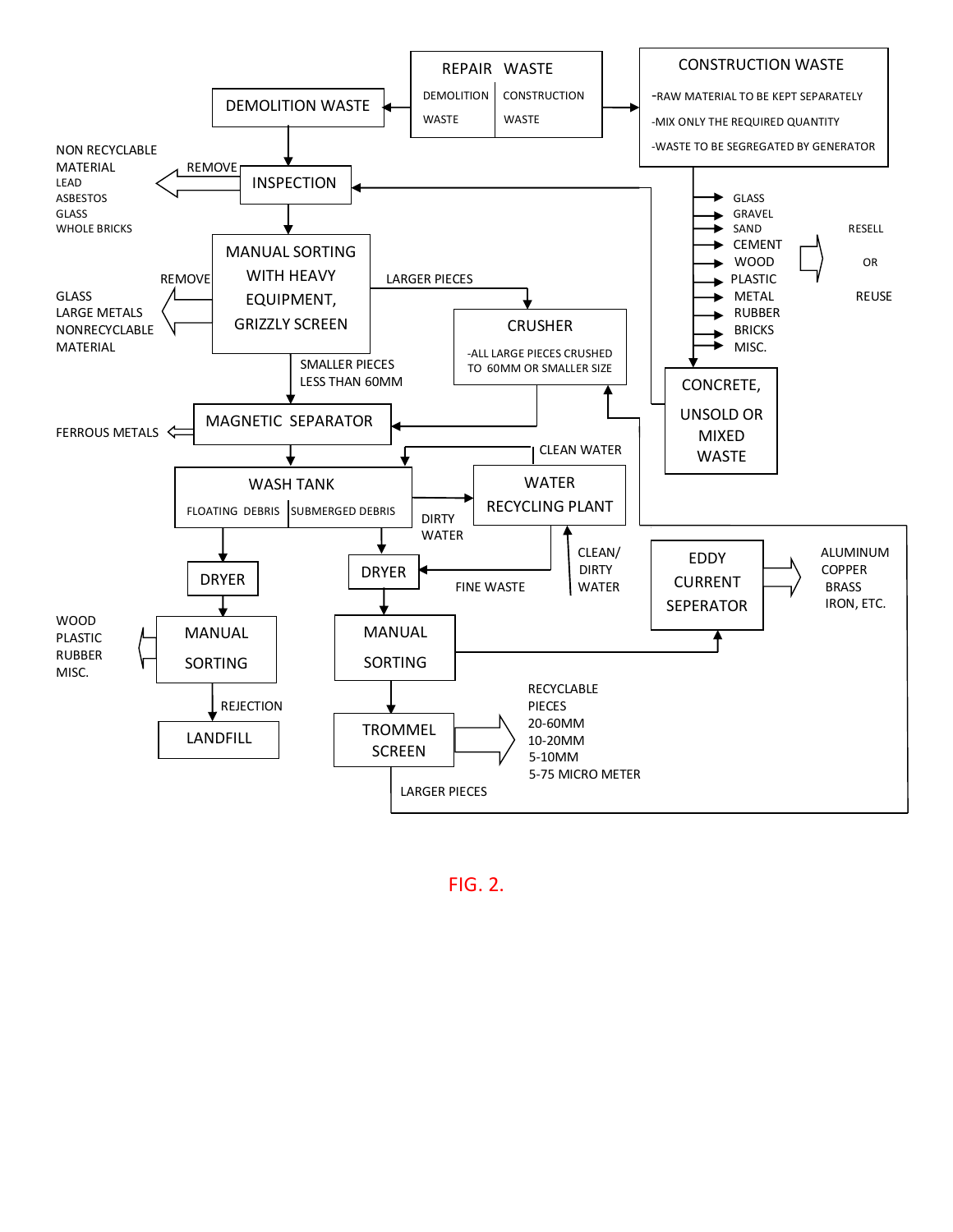**There is no such thing as a standard, readymade METHODS/equipment which will work everywhere and under all conditions. The list below will also be an evidence of different types of equipment, METHODS, their use and cost effectiveness under different conditions. List of companies manufacturing equipment and interesting reading**

https://www.zerowasterecycler.com/trommels/ [http://coparm.net/vibrating\\_screen\\_worldwide.htm](http://coparm.net/vibrating_screen_worldwide.htm) <https://www.zerowasterecycler.com/ballistic-separator/> http://www.ecomanindia.com/flip-flop-screen-manufacturers.html <https://www.impactairsystems.com/separation-solutions/zigzag-air-classifier-quality-waste-streams/> <https://www.generalkinematics.com/product/msw-destoner/> <https://www.amutgroup.com/amutecotech/en/film-grabber> <https://www.bollegraaf.com/technologies/shredders/bollegraaf-filmgrabber-2> [https://www.impactairsystems.com/separation-solutions/film-vacuum-system-plastic-bags-film-separation-manual](https://www.impactairsystems.com/separation-solutions/film-vacuum-system-plastic-bags-film-separation-manual-sorting/)[sorting/](https://www.impactairsystems.com/separation-solutions/film-vacuum-system-plastic-bags-film-separation-manual-sorting/) <https://www.jkmagnetic.com/magnetic-separators-for-waste-and-recycling-industries/> <https://steinertglobal.com/us/magnets-sensor-sorting-units/magnetic-separation/> <https://www.mswmanagement.com/recycling/article/13028684/magnets-electromagnets-and-eddy-current-separators> [https://www.mastermagnets.com/eddy-current-versus-electrostatic](https://www.mastermagnets.com/eddy-current-versus-electrostatic-separation/#:~:text=Eddy%20Current%20Separation,and%20large%20non%2Dferrous%20metals)[separation/#:~:text=Eddy%20Current%20Separation,and%20large%20non%2Dferrous%20metals.](https://www.mastermagnets.com/eddy-current-versus-electrostatic-separation/#:~:text=Eddy%20Current%20Separation,and%20large%20non%2Dferrous%20metals) <https://www.eriez.com/NA/EN/Products/Metals-Recycling/Nonferrous-Recovery/Eddy-Current-Separators.htm> https://www.goudsmitmagnets.com/solutions/magnetic-recycling-sorting/eddy-current-separators.html <https://www.valluriorg.com/blog/sensor-based-sorting-of-waste/> <https://www.wasteminz.org.nz/wp-content/uploads/Ernie-Beker.pdf> <https://www.prominetech.com/plant-module/> https://matecpacific.com/settore/cd-waste-recycling/ <https://www.peaks-eco.com/optical-sorting-system/NIR-optical-sorting-system-supplier-16.html> <https://www.nrtsorters.com/equipment/> [https://www.w-stadler.de/us/unternehmen/Presse/Press\\_Stadler\\_Garbage-in\\_MSW-Sep-Oct-2014.pdf](https://www.w-stadler.de/us/unternehmen/Presse/Press_Stadler_Garbage-in_MSW-Sep-Oct-2014.pdf) <http://www.krausemanufacturing.com/recycling-equipment/optical-sorting-equipment/> <https://steinertglobal.com/magnets-sensor-sorting-units/sensor-sorting/x-ray-sorting-systems/> <https://redwave.com/en/> [https://www.vivis.de/wp-content/uploads/WM3/2012\\_WM\\_139\\_148\\_Weiss.pdf](https://www.vivis.de/wp-content/uploads/WM3/2012_WM_139_148_Weiss.pdf) <https://www.environmental-expert.com/products/ems-model-ds3500-density-separators-350481> <https://www.environmental-expert.com/products/ems-overband-magnets-ferrous-separation-402264> <https://zenrobotics.com/> [https://www.ijert.org/research/smart-garbage-separation-robot-with-image-processing-technique-](https://www.ijert.org/research/smart-garbage-separation-robot-with-image-processing-technique-IJERTCONV6IS12005.pdf)[IJERTCONV6IS12005.pdf](https://www.ijert.org/research/smart-garbage-separation-robot-with-image-processing-technique-IJERTCONV6IS12005.pdf) <https://anasasorter.com/> <https://wasterobotic.com/en/> <https://www.machinexrecycling.com/products/samurai-sorting-robot/> <https://www.tomra.com/en/sorting/recycling> <https://www.sesotec.com/emea/en> <http://coparm.net/waste-separators/> <https://komptechamericas.com/application/construction-demolition-recycling/> <https://www.bulkhandlingsystems.com/solutions/construction-and-demolition/> [https://www.generalkinematics.com/product-category/recycling-solutions/construction-demolition-cd-recycling](https://www.generalkinematics.com/product-category/recycling-solutions/construction-demolition-cd-recycling-systems/)[systems/](https://www.generalkinematics.com/product-category/recycling-solutions/construction-demolition-cd-recycling-systems/) <https://www.wbdg.org/resources/construction-waste-management> https://www.uncrd.or.jp/content/documents/2781Parallel%20Roundtable(2)-Background%20Presentation(1)- Sudhir%20Misra.pdf <https://www.kiverco.com/en/products-solutions/plant-solutions/construction-demolition>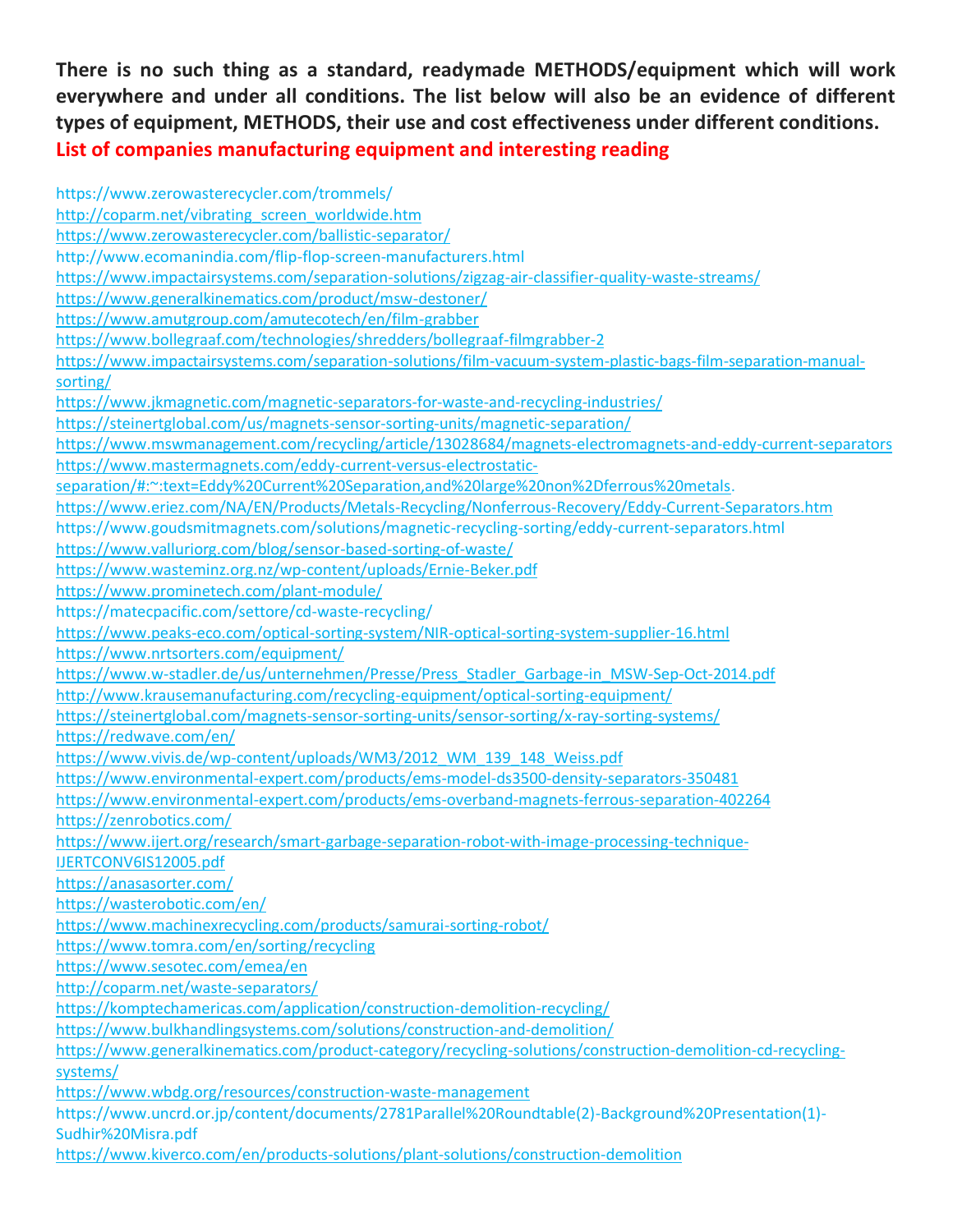https://cdeasia.com/products/combo <http://www.krausemanufacturing.com/material-recovery-facility/construction-and-demolition-recycling/> <https://www.machinexrecycling.com/sorting-systems/construction-demolition-recycling-debris-separation/> <https://www.heiligbv.com/products/recycling-installations/construction-demolition-waste/> [http://www.krausemanufacturing.com/material-recovery-facility/construction-and-demolition-recycling/portable-c](http://www.krausemanufacturing.com/material-recovery-facility/construction-and-demolition-recycling/portable-c-and-d-recycling-systems/)[and-d-recycling-systems/](http://www.krausemanufacturing.com/material-recovery-facility/construction-and-demolition-recycling/portable-c-and-d-recycling-systems/) <https://www.wastetodaymagazine.com/article/sorting-technology-cd-recycling-construction-demolition/> <https://www.cdeglobal.com/applications/cd-waste-recycling> https://www.lamor.com/wastemanagement?utm\_term=waste%20management%20recycling&utm\_campaign=Waste+Management+Spring+2020&ut m source=adwords&utm\_medium=ppc&hsa\_acc=7871971483&hsa\_cam=9981524628&hsa\_grp=99583770374&hsa\_ad =433455550784&hsa\_src=g&hsa\_tgt=kwd-138034678&hsa\_kw=waste%20management%20recycling&hsa\_mt=b&hsa\_net=adwords&hsa\_ver=3&gclid=EAIaIQobC hMIy-\_gjbmR7gIV0MKWCh0SDg8uEAAYAiAAEgJ0YvD\_BwE [https://www.rocktechnology.sandvik/en/news-and-media/news-archive/2018/09/sandvik-screening-technology](https://www.rocktechnology.sandvik/en/news-and-media/news-archive/2018/09/sandvik-screening-technology-boosts-cd-waste-recycling-production/)[boosts-cd-waste-recycling-production/](https://www.rocktechnology.sandvik/en/news-and-media/news-archive/2018/09/sandvik-screening-technology-boosts-cd-waste-recycling-production/) <https://www.heilig-group.com/recycling-waste-processing/> <https://brentwood.com.au/c-d-c-i-mini-plants/> <http://www.bluemacmanufacturing.com/waste/c-and-d-waste> <https://www.mogroup.com/aggregates/applications/construction-and-demolition-waste-recycling/> https://www.mclanahan.com/solutions/c-d-recycling <http://www.3fit.nl/2020/02/29/12728.html> <https://www.wastetodaymagazine.com/article/sorting-technology-cd-recycling-construction-demolition/> <https://www.cdrecycler.com/article/sorting-technology-cd-recycling-construction-demolition/> <https://steinertglobal.com/waste-recycling/construction-and-demolition-waste/> <https://the-mkgroup.com/portfolio/construction-and-demolition-waste/> http://www.hiserproject.eu/index.php/our-activities/automated-sorting-and-recycling-technologies <https://www.rotochopper.com/industries/c-d/> https://realtyplusmag.com/cd-waste-management/ https://www.ar-val.com/wp-content/uploads/2019/01/ar-val\_solutions\_dib\_en.pdf

Statement as required as per the details given in the website:

I am an electronic engineer. I have a deep interest in technology and its applications. I have very good imagination.

I would be interested in partnering with the Seeker, if they so desire, at the conclusion of the Challenge. However such a relationship/agreement should be on mutually beneficial basis. The final terms and conditions of such an arrangement can be worked out later, if required.